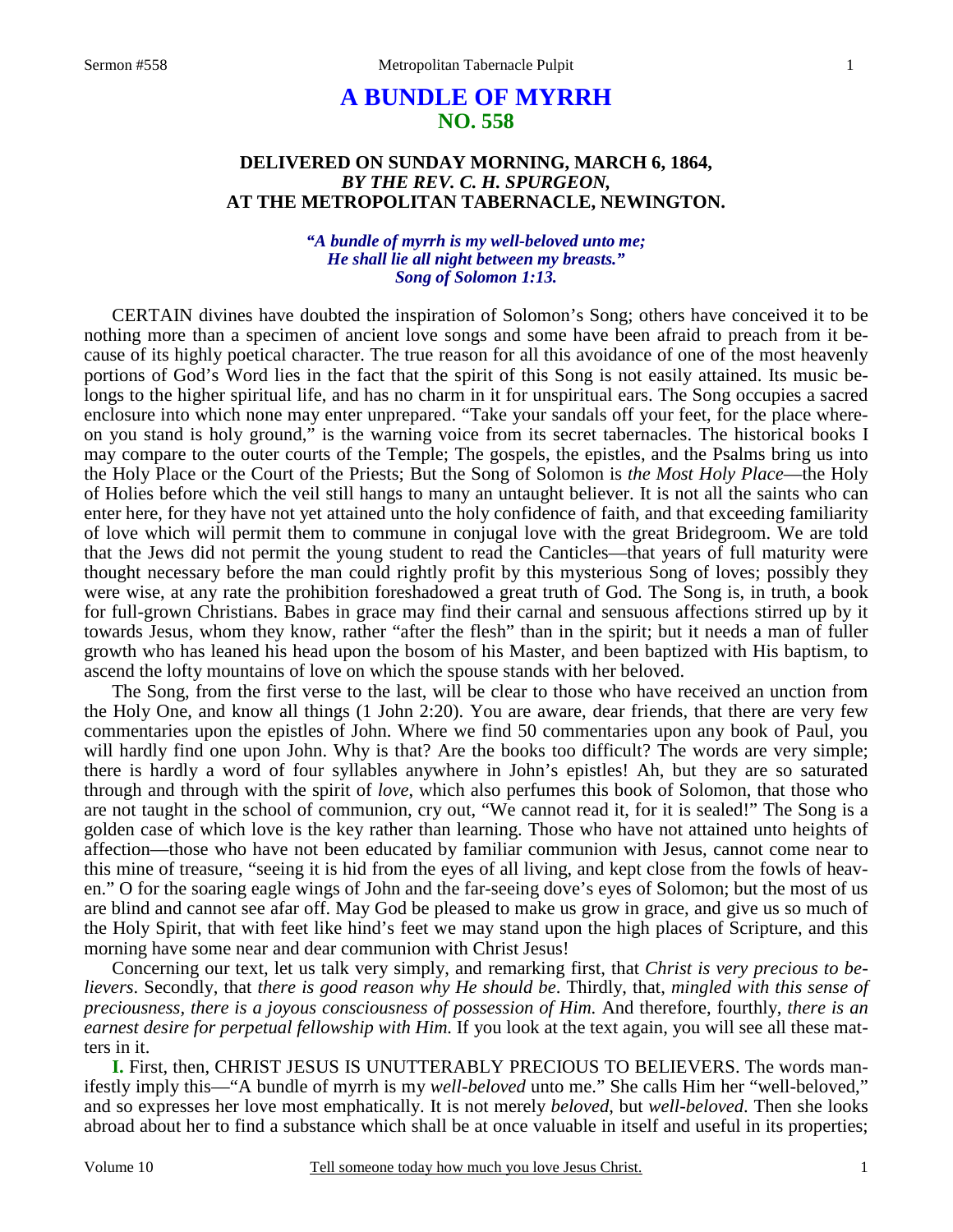and lighting upon myrrh, she says, "A bundle of myrrh is my well-beloved unto me." Without looking into the figure just now, we keep to the statement that Christ is precious to the believer.

Observe first that *nothing gives the believer as much joy as fellowship with Christ.* Ask yourselves, you who have eaten at His Table, and have been made to drink of His cup, where can such sweetness be found as you have tasted in communion with Jesus? The Christian has joy as other men have in the common mercies of life. For him there are charms in music, excellence in painting, and beauty in sculpture; for him the hills have sermons of majesty, the rocks hymns of sublimity, and the valleys lessons of love. He can look upon all things with an eye as clear and joyous as another man's; he can be glad both in God's gifts and God's works. He is not dead to the happiness of the household—around his hearth he finds happy associations, without which life were dreary, indeed. His children fill his home with glee, his wife is his solace and delight, his friends are his comfort and refreshment. He accepts the comforts which soul and body can yield him according as God sees it wise to afford them unto him; but he will tell you that in all these separately, yes, and in all of them added together, he does not find such substantial delight as he does in the person of his Lord Jesus! Brethren, there is a wine which no vineyard on earth ever yielded; there is a bread which even the wheat fields of Egypt could never bring forth. You and I have said, when we have beheld others finding their god in earthly comforts, "You may boast in gold, and silver, and raiment, but I will rejoice in the God of my salvation." In our esteem, the joys of earth are little better than husks for swine compared with Jesus the heavenly Manna; I would rather have one mouthful of Christ's love and a sip of His fellowship than a whole world full of carnal delights! What is the chaff to the wheat? What is the sparkling paste to the true diamond? What is a dream to the glorious reality? What is time's mirth in its best trim compared to our Lord Jesus in His most despised estate? If you know anything of the inner life, you will, all of you, confess that our highest, purest, and most enduring joys must be the fruit of the Tree of Life which is in the midst of the paradise of God! No spring yields such sweet water as that Well of God which was dug with the soldier's spear. As for the house of feasting, the joy of harvest, the mirth of marriage, the sports of youth, the recreations of mature age—they are all as the small dust of the balance compared with the joy of Immanuel, our best-beloved. As the Preacher said, so say we, "I said of laughter, It is mad: and of mirth, What does it do? Vanity of vanities; all is vanity." All earthly bliss is of the earth earthy, but the comforts of Christ's presence are like Himself heavenly! We can review our communion with Jesus, and find no regrets of emptiness; there are no dregs in this wine; no dead flies in this ointment. The joy of the Lord is solid and enduring. Vanity has not looked upon it, but discretion and prudence testify that it abides the test of years, and is in time, and in eternity worthy to be called *"the only true delight."*—

> *"What is the world with all its store? It is but a bitter sweet— When I attempt to pluck the rose, A pricking thorn I meet! Here perfect bliss can never be found, The honey's mixed with gall— Midst changing scenes and dying friends, Be You my All in All."*

We may plainly see that Christ is very precious to the believer, because *to him there is nothing good without Christ.* Believer, have you not found in the midst of plenty a dire and sore famine if your Lord has been absent? The sun was shining, but Christ had hidden Himself, and all the world was black to you; or it was a night of tempest, and there were many stars, but since the bright and Morning Star was gone on that dreary main, where you were tossed with doubts and fears, no other star could shed as much as a ray of light. O, what a howling wilderness is this world without my Lord! If once He grows angry and does, though it is only for a moment, hide Himself from me—withered are the flowers of my garden; my pleasant fruits decay; the birds suspend their songs, and black night lowers over all my hopes! Nothing can compensate for the company of the Savior—all earth's candles cannot make daylight if the Sun of Righteousness is gone!

On the other hand, *when all earthly comforts have failed you, have you not found quite enough in your Lord?* Your very worst times have been your best times! You almost cry to go back to your bed of sickness, for Jesus made it as a royal throne whereon you reigned with Him! Those dark nights—ah, they were not dark—your brightest days since then have been far darker. Do you remember when you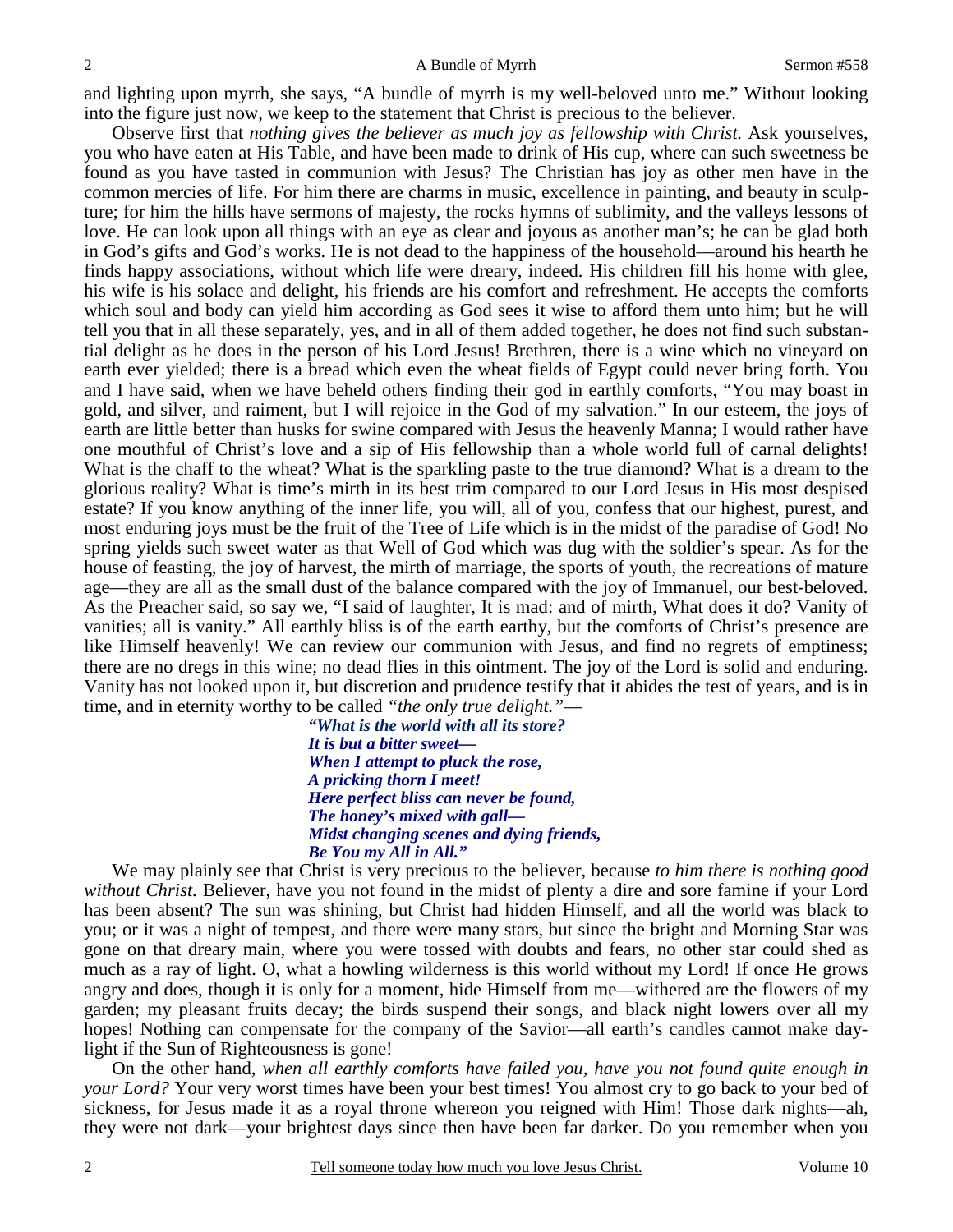#### Sermon #558 A Bundle of Myrrh

3

were poor? Oh, how near Christ was to you, and how rich He made you! You were despised and rejected of men, and no man gave you a good word! Ah, sweet was His fellowship, then, and how delightful to hear Him say, "Fear not; for I am with you: be not dismayed; for I am your God"! As afflictions abound, even so do consolations abound by Christ Jesus. The devil, like Nebuchadnezzar, heated the furnace seven times hotter, but who would have it less furiously blazing? No wise believer; for the more terrible the heat, the greater our Master's glory in the fact that we were made to tread those glowing coals, and not a hair of our head was singed, nor so much as the smell of fire passed upon us because the Son of God walked those glowing coals in our company! Yes, we can look with resignation upon penury, disease, and even death—for if all comforts are taken from us, we would still be blest so long as we enjoy the presence of the Lord our Savior.

Nor would I be straining the truth if I say that *the Christian would sooner give up anything than forsake his Master.* I have known some who have been afraid to look that text in the face which says, "He who loves son or daughter more than Me is not worthy of Me." Or that—"Except a man hate (or love less) his father and mother, and wife and children, he cannot be My disciple." Yet I have found that those have frequently proved to be the most sincere lovers of Jesus who have been most afraid that He had not the best place in their hearts. Perhaps the best way is not to sit down calmly to weigh our love, for it is not a thing to be measured with cool judgment, but to put your love to some practical test. Now, if it came to this that you must deny Christ, or give up the dearest thing you have, would you deliberate? The Lord knows I speak what I feel in my own soul—when it comes to that, by His grace I would not hesitate a second! If there were a stake and burning firewood, I might flinch from the fire, but so mighty is divine love, that it would doubtless drive me to the flames sooner than let me leave Jesus. And if it comes to this, "Will you lose your eyes or give up Christ?" I would cheerfully be blind! Or if it were asked, "Will you have your right arm withered from its socket or give up Christ?" Yes—let both arms go! Let them both drop from the shoulder blades! Or if it should be, "Will you be from this day dumb and never speak before the multitude?" Oh, better to be dumb than lose Him! Indeed, when I talk of this, it seems to be an insult to my Master—to put hands, and eyes, and tongue in comparison with Him—

### *"Nor to my eyes is light so dear Nor friendship half so sweet!"*

If you compare life itself with Jesus, it is not to be named in the same day. If it should be asked, "Will you live without Christ or die with Christ?" you could not deliberate—for to die with Christ is to live with Christ forever! But to live without Christ is to die the second death, the terrible death of the soul's eternal punishment. No, there is no choice there! I think we could go further, dear friends, and say not only could we give up *everything,* but I think, when love is fervent, and the flesh is kept under, *we could suffer anything with Christ.* I met, in one of Samuel Rutherford's letters, an extraordinary expression where he speaks of the coals of divine wrath all falling upon the head of Christ so that not one might fall upon His people. "And yet," he says, "if one of those coals should drop from His head upon mine, and did utterly consume me, yet if I felt it was a part of the coals that fell on Him, and I was bearing it for His sake, and in communion with Him, I would choose it for my heaven." That is a strong thing to say, that to suffer with Christ would be his *heaven* if he assuredly knew that it was for and with Christ that he was suffering! Oh, there is, indeed, heavenliness about suffering for Jesus! *His* cross has such a majesty and mystery of delight in it that the heavier it becomes, the more lightly does it sit upon the believer's shoulders!

One thing I know proves, beloved, that you esteem Christ to be very precious, namely, that *you want others to know Him, too.* Do you not feel a pining in your souls till others hearts are filled with the love of Christ? My eyes could weep themselves out of their sockets for some of you who are ignorant of my Master's love. Poor souls! You are sitting outside the feast when the door is wide open, and the King Himself is within. You choose to be out in the highways and under the hedges sooner than come to this wedding feast where the oxen and fatlings are killed, and all things are ready! Oh, if you knew Him! If you knew Him, you would never be able to live without Him! If your eyes had ever seen Him once, or if your heart had ever known the charm of His presence, you would think it to be a hell to be for a moment without Christ! O poor blind eyes which cannot see Him, and deaf ears which cannot hear Him, and hard stony hearts which cannot melt before Him, and hell-besotted souls which cannot appreciate the majesty of His love, God help you! God help you! And bring you yet to know and rejoice in Him. The more your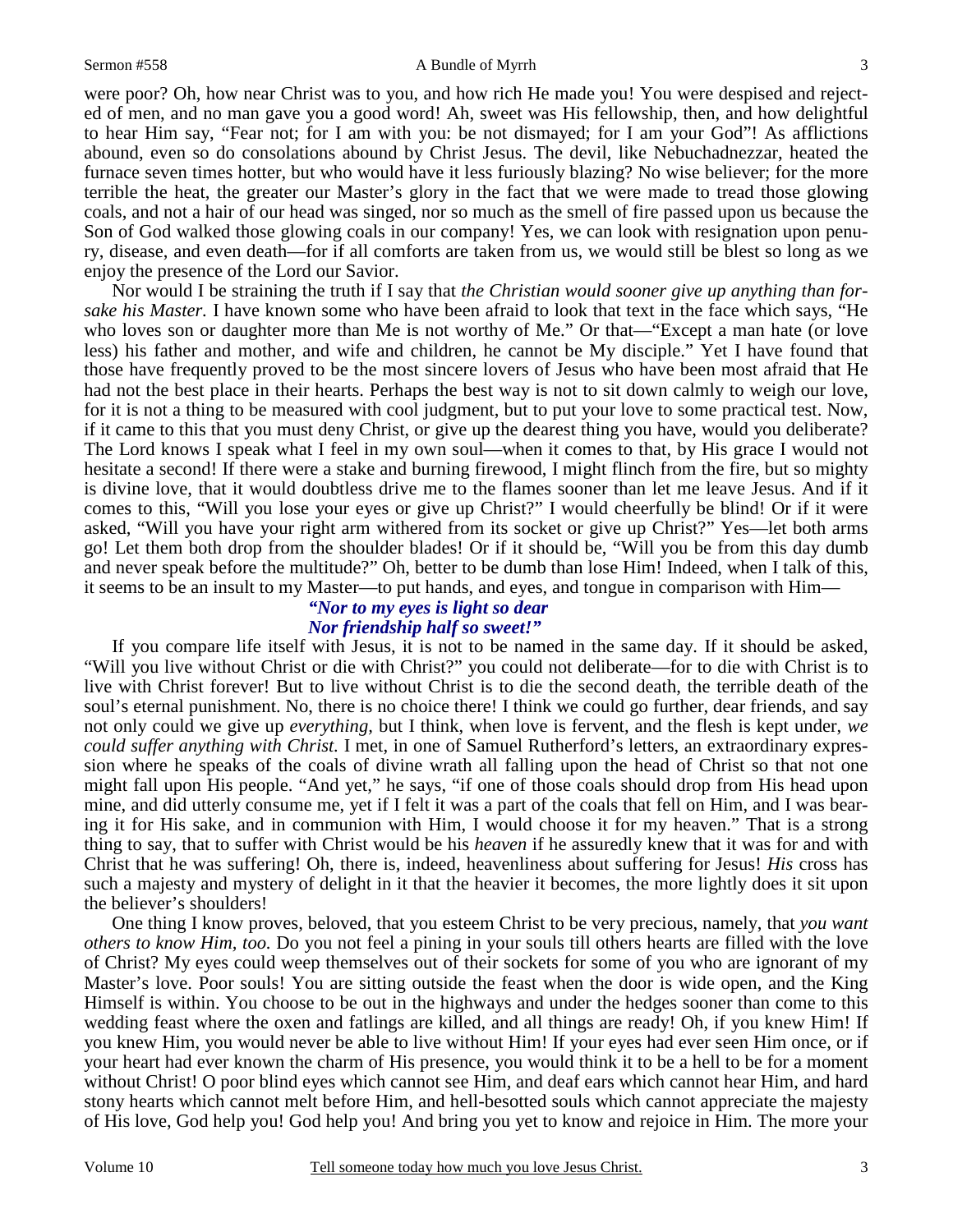love grows, beloved, the more insatiable will be your desire that others should love Him, till it will come to this, that you will be, like Paul, "in labors more abundant," spending and being spent that you may bring the rest of Christ's elect body into union with their glorious Head!

**II.** But, secondly, THE SOUL CLINGS TO CHRIST, AND SHE HAS GOOD REASON FOR SO DOING, for her own words are *"A bundle of myrrh is my well-beloved unto me."* We will take the myrrh first, and then consider the bundle next.

**1.** *Jesus Christ is like myrrh*. Myrrh may well be the type of Christ for its *preciousness*. It was an exceedingly expensive drug. We know that Jacob sent some of it down into Egypt as being one of the choice products of the land. It is always spoken of in Scripture as being a rich, rare, and costly substance. But no myrrh could ever compare with Him—for Jesus Christ is so precious that if heaven and earth were put together, they could not buy another Savior. When God gave His Son to the world, He gave the best that heaven had. Take Christ out of heaven, and there is nothing for God to give. Christ was God's all, for is it not written, "In Him dwells all the fullness of the Godhead bodily"? Oh, precious gift of the whole of deity in the person of Christ! How inestimably precious is that Body of His which He took of the substance of the virgin! Well might angels herald the coming of this Immaculate Savior! Well might they watch over His holy life, for He is precious in His birth, and precious in all His actions! How precious is He, dear friends? As myrrh in the offering of His great Atonement! What a costly Sacrifice that was! At what a price were you redeemed! Not with silver and gold, but with the precious *blood* of Christ! How precious is He too, in His resurrection! He justifies all His people at one stroke rising from the dead—that glorious Sun scatters all the nights of all His people by one rising! How precious is He in His Ascension as He leads captivity captive, and scatters gifts among men! And how precious today in those incessant pleadings of His through which the mercies of God come down like the angels upon Jacob's ladder to our needy souls! Yes, He is to the believer in every aspect like myrrh for rarity and excellence!

Myrrh, again, was *pleasant*. It was a pleasant thing to be in a chamber perfumed with myrrh. Through the nostrils myrrh conveys delight to the human mind; but Christ gives delight to His people, not through one channel, but through every avenue. It is true that all His garments smell of myrrh, and aloes, and cassia, but He has not spiritual smell alone; the taste shall be gratified, too, for we eat His flesh, and drink His blood. No, our feeling is ravished when His left hand is under us, and His right hand does embrace us. As for His voice, it is most sweet and our soul's ear is charmed with its melody; let God give Him to our sight, and what can our eyes want more? Yes, He is altogether lovely. Thus every gate of the soul has commerce with Christ Jesus in the richest and rarest commodities. There is no way by which a human spirit can have communion with Jesus which does not yield unto that spirit fresh and varied delights. O beloved, we cannot compare Him merely to myrrh; He is everything which is good to look upon, or to taste, or to handle, or to smell—all put together in one—the quintessence of all delights! As all the rivers run into the sea, so all delights center into Christ; the sea is not full, but Jesus is full to the very brim!

Moreover, myrrh is *perfuming*. It is used to give a sweet smell to other things. It was mingled with the sacrifice, so that it was not only the smoke of the fat of kidneys of rams, and the flesh of fat beasts, but there was a sweet fragrance of myrrh which went up with the sacrifice to heaven. And surely, beloved, Jesus Christ is very perfuming to His people. Does not He perfume their prayers so that the Lord smells a sweet savor? Does He not perfume their songs, so that they become like vials full of sweet odor? Does He not perfume our ministry, for is it not written, "He causes us to triumph in Christ, and makes manifest the savor of His knowledge by us in every place. For we are unto God a sweet savor of Christ in them who are saved, and in them who perish"? Our persons are perfumed with Christ. Where do we get our spikenard but from Him? Where shall we go to gather camphor which shall make our persons and presence acceptable before God but to Him, for we are accepted in the Beloved." "You are complete in Him"; "Perfect in Christ Jesus." "For He has made us kings and priests unto our God, and we shall reign forever and ever."

Myrrh has *preserving* qualities. The Egyptians used it in embalming the dead—and we find Nicodemus and the holy women bringing myrrh and aloes in which to wrap the dead Body of the Savior. It was used to prevent corruption. What is there which can preserve the soul but Christ Jesus? What is the myrrh which keeps our works, which in themselves are dead, and corrupt, and rotten? What, I say, keeps

4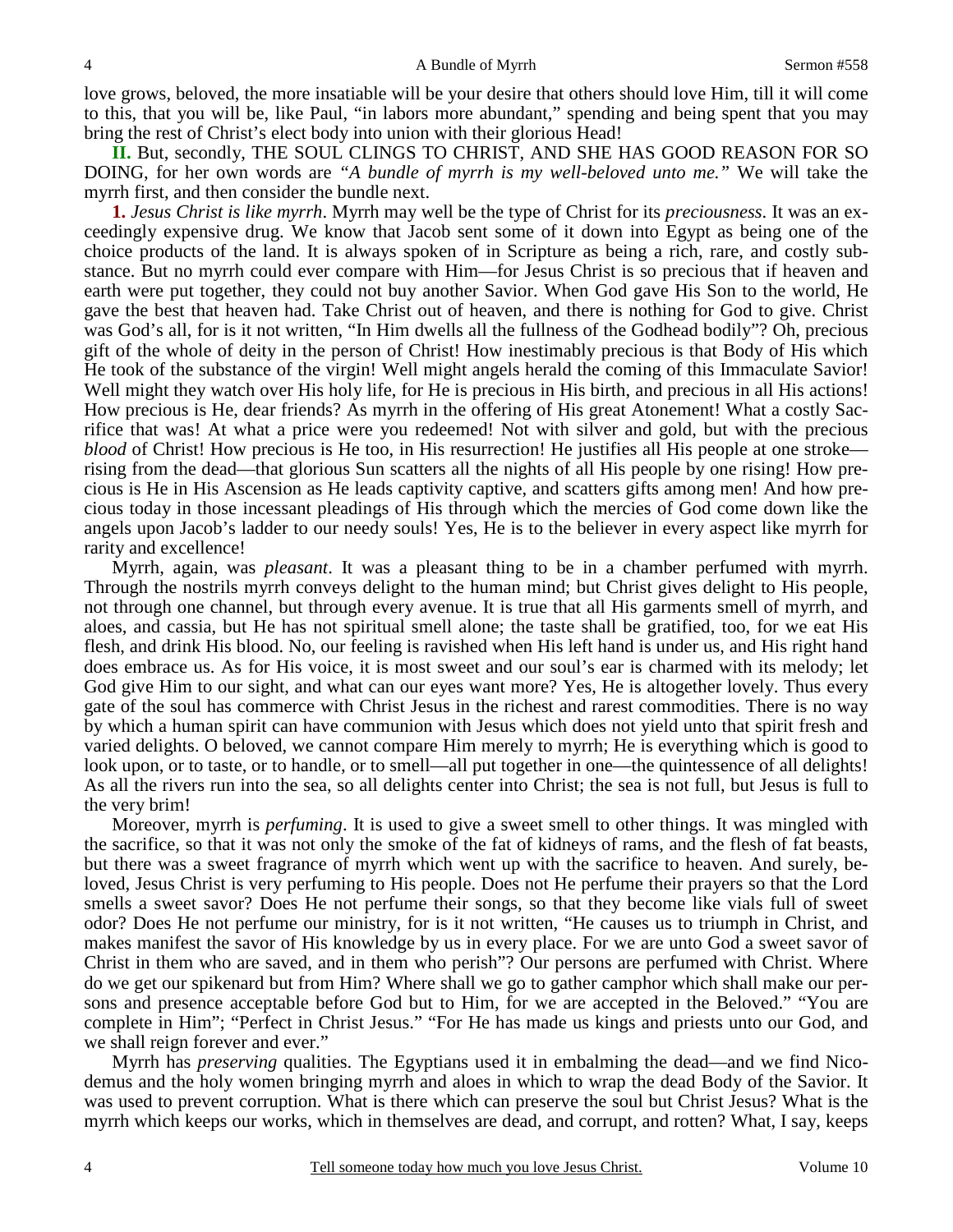them from becoming a foul stench in the nostrils of God, but that Christ is in them? What we have done out of love to Christ; what we have offered through His mediation; what has been perfumed by faith in His person becomes acceptable! God looks upon anything we say, or anything we do, and if He sees Christ in it, He accepts it; but if there is no Christ, He puts it away as a foul thing. See to it then, beloved, that you never pray a prayer which is not sweetened with Christ. I would never preach a sermon—the Lord forgive me if I do—which is not full to overflowing with my Master. I know one who said I was always on the old string, and he would come and hear me no more; but he said if I preached a sermon without Christ in it, he would come. Ah, he will never come while this tongue moves—for a sermon without Christ in it—a Christless sermon? A brook without water; a cloud without rain; a well which mocks the traveler; a tree twice dead, plucked up by the roots; a sky without a sun; a night without a star? It would be a realm of death—a place of mourning for angels and laughter for devils! O Christian, we must have Christ! Do see to it that every day when you wake, you give a fresh savor of Christ upon you by contemplating Him. Live all the day, trying as much as lies in you, to season your hearts with Him, and then at night lie down with Him upon your tongue. It is said of Samuel Rutherford that he often did fall asleep talking about Christ, and was often heard in his dreams saying sweet things about his Savior. There is nothing which can preserve us, and keep us from sin, and make our works holy and pure like this "bundle of myrrh."

Myrrh, again, was used as a *disinfectant*. When the fever is abroad, we know people who wear little bags of camphor about their necks. That may be very good—I do not know—but the Orientals believed that in times of pest and plague, a little bag of myrrh worn between the breasts would be of essential service to whomever might carry it. And there, doubtless, is some power in myrrh to preserve from infectious disease. Well, Brethren, certain I am it is so with Christ! You have to go into the world which is like a great leper colony; but if you carry Christ with you, you will never catch the world's diseases. A man may be worth ever so much money; he will never get worldly if he keeps Christ on his heart. A man may have to tug and toil for his livelihood, and be very poor; he will never be discontented and murmuring if he lives close to Christ! O you who have to handle the world, see to it that you handle the Master more than the world! Some of you have to work with drunk and swearing men; others are cast into the midst of frivolities—O take my Master with you—and sin's plagues can have no influence upon your moral nature!

But myrrh was believed by the ancient physicians to do more than this—it was a *cure*—it did not merely prevent, but it healed. I do not know how many diseases are said to be healed by the use of myrrh, nor do I altogether suppose that these Oriental physicians spoke from facts, for they were too much given to ascribe qualities to drugs which those drugs did not possess; however, even modern physicians believe myrrh to have many valuable medical properties. Certain is it that your Christ is the best medicine for the soul. His name is Jehovah Rophi—"I Am the Lord Who Heals Them." When we see Luke called, "the beloved physician," we almost grudge him the name. I will take it from him, and give it to my Master, for He deserves it far more than Luke! The beloved physician! He touched the leper, and he was made whole; He did but look upon those who were lame, and they leaped as a hart! His voice startled the silence of Hades, and brought back the soul to the body. What cannot Christ do? He can heal *anything!* You who are sick this morning, sick with doubts and fears; you who are sick with temptation; you who struggle with an angry temper or with the death-like sleep of sloth—get Christ and you are healed! Here all things meet, and in all these things we may say, "A bundle of myrrh is my wellbeloved unto me."

I am not done yet, for myrrh was used in the East as a *beautifier*. We read of Esther, that before she was introduced to Ahasuerus, she and the virgins were bid to prepare themselves, and among other things, they used myrrh. The belief of Oriental women was that it removed wrinkles and stains from the face, and they used it constantly for the perfecting of their charms. I do not know how that may be, but I know that nothing makes the believer as beautiful as being with Christ! He is beautiful in the eyes of God, of holy angels, and of his fellow men. I know some Christians whom it is a great mercy to speak to—if they come into your cottage, they leave behind them tokens of remembrance in the choice words they utter. To get them into the church is a thousand mercies, and if they join the Sunday school, of what value they are! Let me tell you that the best gauge of a Christian's usefulness will be found in the degree in which he has been with Jesus, and learned of Him! Do not tell me it is the scholar, do not say to me it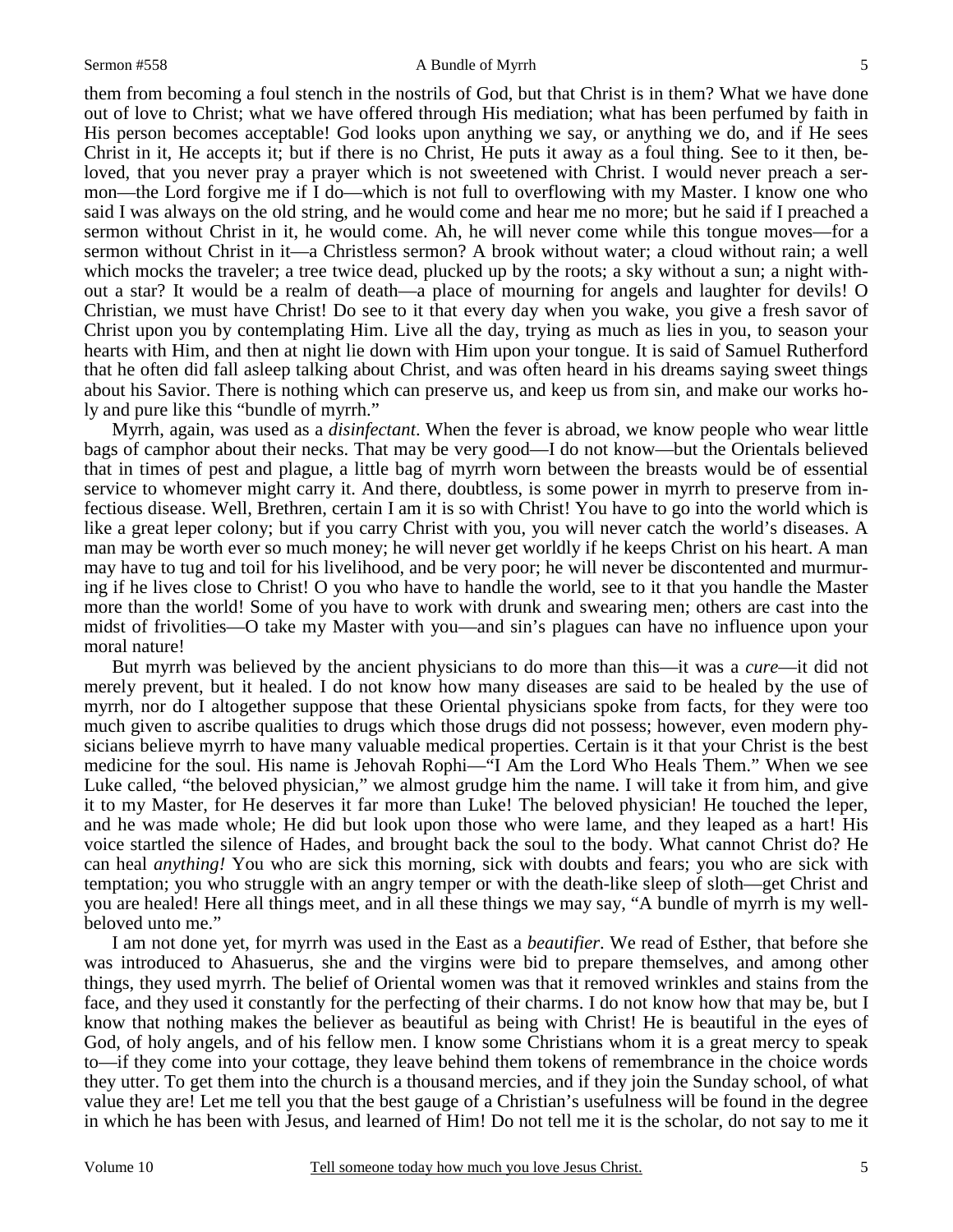is the man of eloquence, do not say it is the man of substance—well we would have all these consecrate what they have to Christ—but it is the man of God who is the strong man! It is the man who has been with Jesus who is the pillar of the Church; and a light to the world. O Brethren, may the beauty of the Lord be upon us through being much with Christ!

And I must not close this point without saying that myrrh might well be used as an emblem of our Lord from its connection with *sacrifice*. It was one of the precious drugs used in making the holy oil with which the priests were anointed, and the frankincense which burned perpetually before God. It is this, the *sacrificial* Character of Christ, which is at the root and bottom of all that Christ is most precious to His people. O Lamb of God our Sacrifice, we must remember You!

**2.** Now there has been enough, surely, said about the myrrh. Have patience while we just notice that He is called a *bundle* of myrrh, or as some translate it, a bag of myrrh, or a box of myrrh.

There were three sorts of myrrh. There was the myrrh in sprigs, which, being burnt made a sweet smell; then there was myrrh, a dried spice; and then thirdly, there was myrrh, flowing oil. We do not know to which there is reference here. But why is it said "a bundle of myrrh"? First, for *the plenty of it;* He is not a drop of it, He is a case full; He is not a sprig or flower of it, but a whole bundle. There is enough in Christ for my necessities. There is more in Christ than I shall ever know—perhaps more than I shall understand even in heaven.

A bundle, again, for *variety*—for there is in Christ not only the one thing necessary, but "you are complete in Him"—there is everything necessary! Take Christ in His different Characters, and you will see a marvelous variety—Prophet, Priest, King, Husband, Friend, Shepherd. Take Him in His life, death, resurrection, ascension, second advent, take Him in His virtue, gentleness, courage, self-denial, love, faithfulness, truth, righteousness—everywhere it is a bundle! Some of God's judgments are manifold, but all God's mercies are manifold, and Christ, being the sum of God's mercies, has fold upon fold of goodness. He is "a bundle of myrrh" for variety.

He is a bundle of myrrh again, for *preservation*—not loose myrrh to be dropped on the floor or trod on, but myrrh tied up, as though God bound up all virtues and excellences in His Son. He is not myrrh spilt on the ground, but myrrh in a box—myrrh kept in a case. Such is Christ. The virtue and excellence which goes out of Christ are quite as strong today as in the day when the woman touched the hem of His garment and was healed. "Able to save unto the uttermost them who come unto God through Him," is He still unto this hour.

Again, a bundle of myrrh to show *how diligently we should take care of it;* We must bind Him up, we must keep our thoughts of Him, and knowledge of Him as under lock and key, lest the devil should steal anything from us. We must treasure up His words, prize His ordinances, obey His precepts, tie Him up, and keep Him always with us as a precious bundle of myrrh.

And yet, again, a bundle of myrrh *for specialty*, as if He were not common myrrh for everybody. No, no, no; there is distinguishing, discriminating grace—a bundle tied up for His people, and labeled with their names from before the foundation of the world! No doubt there is an allusion here to the scent bottle used in every land. Jesus Christ is a bottle of myrrh, and He does not give forth His smell to everybody but to those who know how to draw forth the stopper—who understand how to get into communion with Him—to have close dealings with Him. He is not myrrh for all who are in the house, but for those who know how to put the bottle to their nostrils and receive the sweet perfume. Oh, blessed people whom the Lord has admitted into His secrets! Oh, choice and happy people who are thus made to say, "A bottle of myrrh is my well-beloved unto me."

But I am afraid I tire you, especially those of you who do not know anything about my subject. There are some such here who know no more about what I am talking of than if they were Muslims! They are listening to a new kind of religion now. The religion of Christ is as high above them as is the path of the eagle above that of the fish, and as much hidden from them as the way of the serpent on the rock from the eyes of man. This is a path which the eagle's eye has not seen, nor has the lion's whelp trod; but I trust there are some here who know it.

**III.** Our third remark was to be, that with a sense of Christ's preciousness is combined A CON-SCIOUSNESS OF POSSESSION. It is, *"my* well-beloved." My dear hearer, is Christ your wellbeloved? A Savior—that is well. But *my* Savior—that is the best of the best! What is the use of bread if it is not mine? I may die of hunger. Of what value is gold, if it is not mine? I may yet die in a work-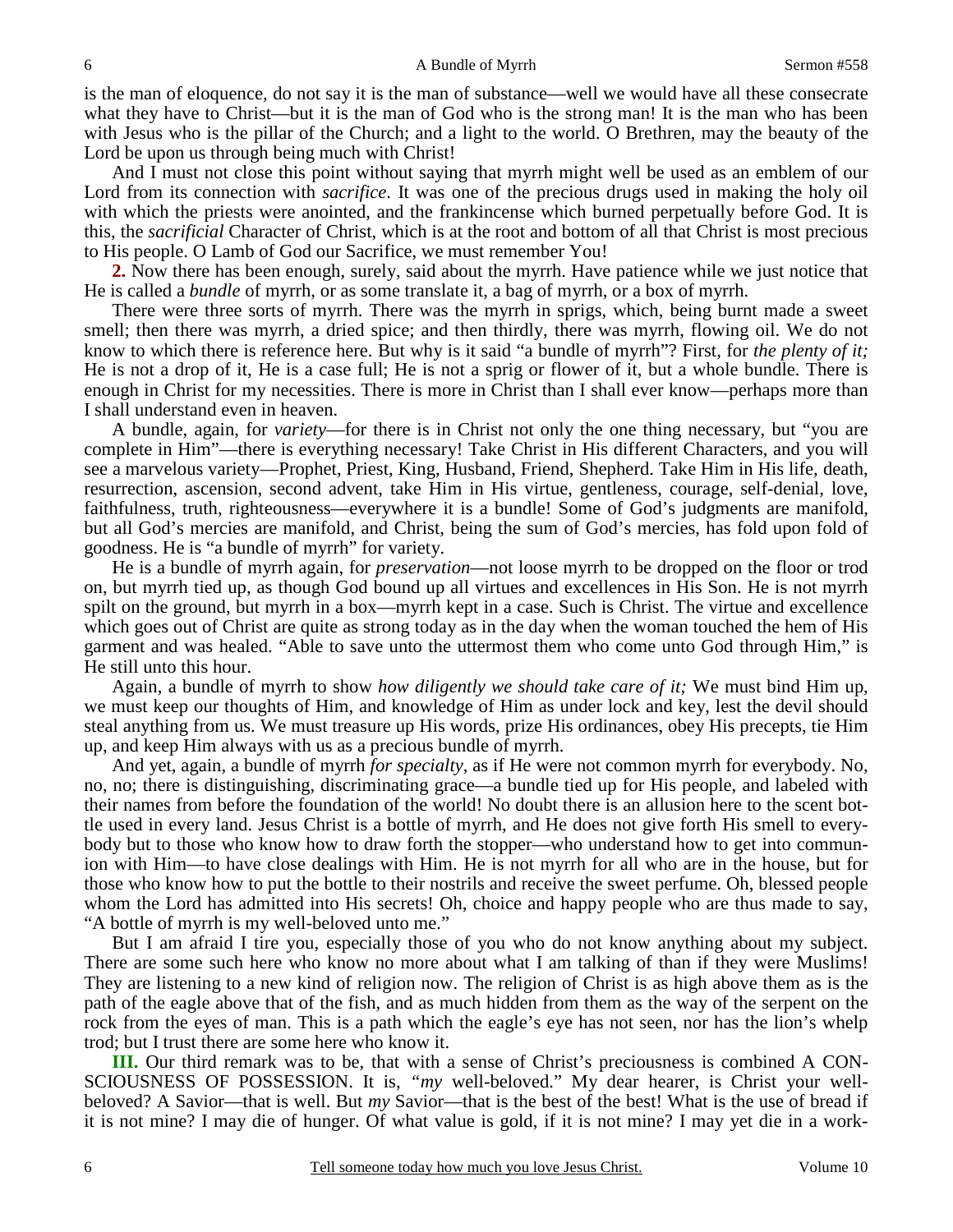#### Sermon #558 A Bundle of Myrrh

house. I want this preciousness to be *mine;* "My well-beloved." Have you ever laid hold on Christ by the hand of faith?

Will you take Him again this morning, Brethren? I know you will. Oh, that those who never did take Him would take Him now, and say, "My Savior." There stands His atonement, freely offered to you may you have the grace to take it, and say, "My Savior, my Savior," this morning! Has your heart taken Him? It is well for us to use both hands, not only the hand of faith, but the hand of love, for this is the true embrace, when both arms meet around our beloved. Do you love Him? O souls, do you LOVE Christ, with an emphasis upon the word *love?* Do not talk to me about a religion which dwells in the head, and never gets into the heart. Get rid of it as quickly as you can; it will never bring you to heaven! It is not, "I believe this and that" merely, but "I love." Ah, some who have been great fools in doctrine have been very wise in love. We tell our children to learn things, "by heart." I think you can, you love Jesus, and if you cannot, you must confess as I do—

> *"A very wretch, Lord, I should prove, Had I no love to Thee! Sooner than not my Savior love, O may I cease to be!"*

But that is not the only word. "A bundle of myrrh is my well-beloved *unto me."* That is not a redundant expression, *"unto me."* He is not so to many. Ah, my Lord is a root out of a dry ground to multitudes. A three-volume novel suits them better than His Bible. They would sooner go to a play or a dance than they would have any fellowship with Him. They can see the beauties upon the cheeks of this Jezebel world, but they cannot see the perfections of my Lord and Master. Well! Well! Well! Let them say what they will, and let them think as they please, every creature has its own joy, but "a bundle of myrrh is my well-beloved unto *me"*—unto *me—*unto *me,* and if there is not another who finds Him so, yet "a bundle of myrrh is my well-beloved unto *me!"* I would it were not with others as it is—I would that others did think so also of Him; but let them say what they will, they shall not drive me out of my knowledge of this—"a bundle of myrrh is my well-beloved *unto me."* The infidel says, "There is no God." The atheist would altogether laugh me to scorn. They shall say what they will, but "a bundle of myrrh is my well-beloved *unto me."* Even bishops have been found who will take away a part of His book, and so rend His garments and rob Him! And there are some who say His religion is out of date, and grace has lost its power; and they go after philosophy and vain conceit, and I know not what, but "a bundle of myrrh is my well-beloved *unto me."* They may have no nostril for Him; they may have no desire after Him; so let it be, but "a bundle of myrrh is my well-beloved *unto me."*

I know there are some who say they have tried Him, and not found Him sweet, and there are those who have turned away from Him and gone back to the beggarly elements of the world because they see nothing in Christ that they should desire Him; but "a bundle of myrrh is my well-beloved *unto me."* Ah, Christian, this is what you need, a personal experience, a positive experience; you need to know for *yourself!* There is no religion which is worth a button which is not burnt into you by personal experience; and there is no religion worth a straw which does not spring from your soul, which does not lay hold upon the very vitals of your spirit. Yes, you must say—I hope you can say as you go down those steps this morning, and enter again tomorrow into that busy, giddy world—you must say, "Let the whole world go astray, 'a bundle of myrrh is my well-beloved unto *me.'"*

**IV.** Now the practical point closes it. A SENSE OF POSSESSION AND A SENSE OF ENJOY-MENT WILL ALWAYS LEAD THE CHRISTIAN TO DESIRE CONSTANT FELLOWSHIP. "He," or rather "it shall lie all night between my breasts." The church does not say, "I will put this bundle of myrrh on my shoulders"—Christ is no burden to a Christian. She does not say, "I will put this bundle of myrrh on my back"—the church does not want to have Christ concealed from her face. She desires to have Him where she can see Him, and near to her heart. The bundle of myrrh shall lie all night upon my heart. The words, "All night," are not in the original. I do not know how they got into the translation. He is to be *always* there, not only all night, but all day! It would be always night if He were not there, and it cannot be night when He is there, for—

#### *"Midst darkest shade, if He appears, My dawning has begun."*

He shall always be upon our heart. I think that expression just means these three things. It is an expression of *desire*—her desire that she may have the consciousness of Christ's love continually. Do not you